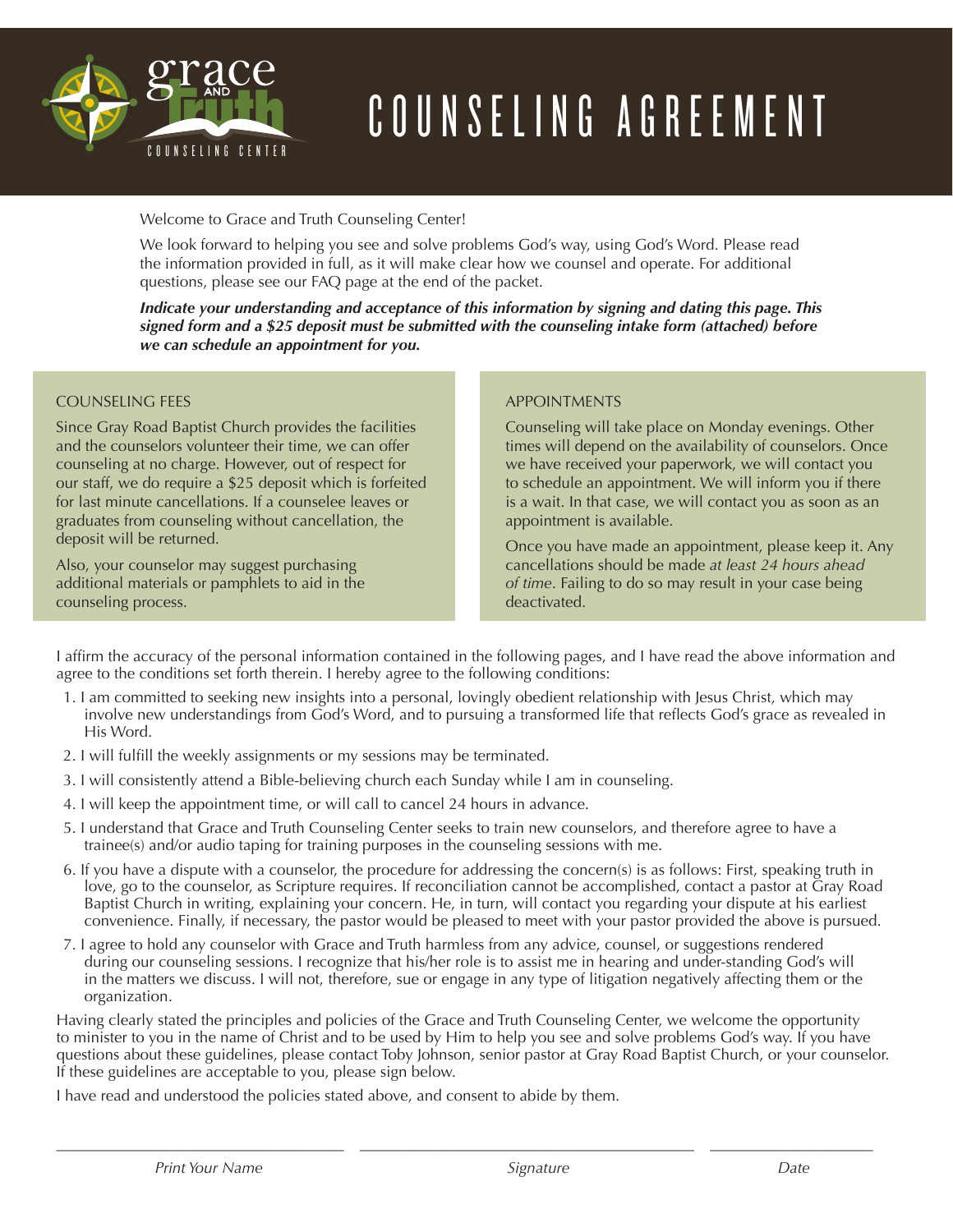

# COUNSELING INTAKE FORM

# PERSONAL INFORMATION

| Last                                                                                                                                                                                                                           | First                                                                                                                                                                                                                                                                     | M.I.     |  |
|--------------------------------------------------------------------------------------------------------------------------------------------------------------------------------------------------------------------------------|---------------------------------------------------------------------------------------------------------------------------------------------------------------------------------------------------------------------------------------------------------------------------|----------|--|
| Address: Analysis and the set of the set of the set of the set of the set of the set of the set of the set of the set of the set of the set of the set of the set of the set of the set of the set of the set of the set of th |                                                                                                                                                                                                                                                                           |          |  |
|                                                                                                                                                                                                                                | <b>Street Address</b>                                                                                                                                                                                                                                                     | Apt. $#$ |  |
| City                                                                                                                                                                                                                           |                                                                                                                                                                                                                                                                           | Zip Code |  |
| Home Phone: $(\_\_\_\_$                                                                                                                                                                                                        | Cell Phone: $(\_\_\_\_)$                                                                                                                                                                                                                                                  |          |  |
| Would you like to receive appointment notifications via text? $\Box$ Cell Phone Carrier: $\Box$                                                                                                                                | Yes<br>No                                                                                                                                                                                                                                                                 |          |  |
| dd<br>Male Female<br>mm                                                                                                                                                                                                        | *(required for scheduling appointments)<br>yy and the state of the state of the state of the state of the state of the state of the state of the state of the state of the state of the state of the state of the state of the state of the state of the state of the sta |          |  |
| <b>Marital Status:</b><br>ш<br>Engaged Married Separated Divorced Widowed<br>Single                                                                                                                                            | $\Box$                                                                                                                                                                                                                                                                    | (branch) |  |
|                                                                                                                                                                                                                                |                                                                                                                                                                                                                                                                           |          |  |
|                                                                                                                                                                                                                                | (High School, College, Grad School, Post Grad)                                                                                                                                                                                                                            |          |  |

# BACKGROUND INFORMATION

*Please answer each of the following questions. You will have an opportunity to provide more detailed information during your first session with your counselor.*

Please briefly describe the problem.

What have you done about it?

What are your expectations in coming here?

As you see yourself, what kind of person are you? Please describe yourself.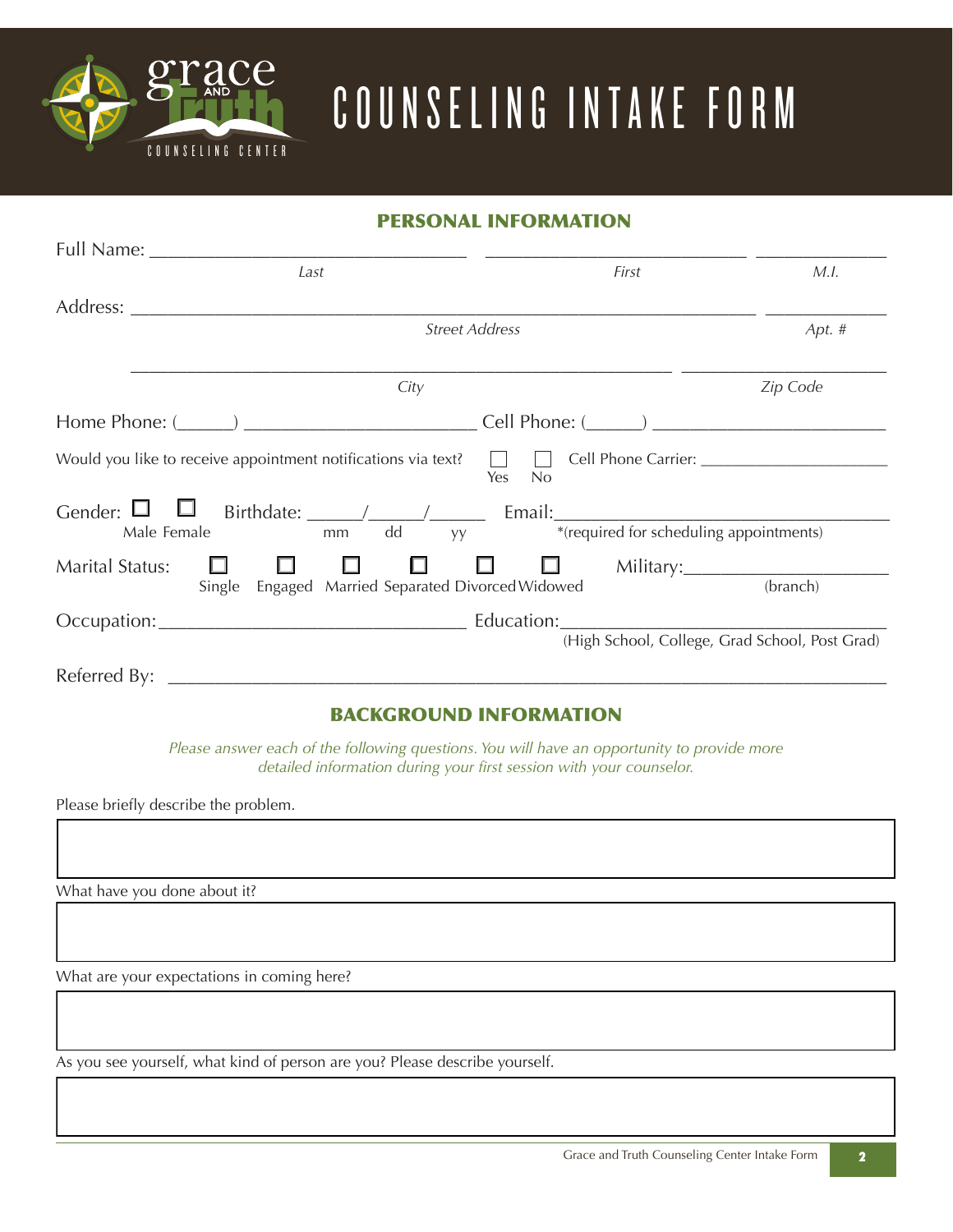

## INFORMATION ABOUT SPIRITUAL LIFE

|                                                                     | Denominational Preference: ______________________________Church Name: ______________________________ |                                  |  |  |
|---------------------------------------------------------------------|------------------------------------------------------------------------------------------------------|----------------------------------|--|--|
|                                                                     |                                                                                                      |                                  |  |  |
|                                                                     | Church Address: <u>City Street Address City</u>                                                      | Zip Code                         |  |  |
|                                                                     | Yes No                                                                                               |                                  |  |  |
|                                                                     | Frequency of Attendance: $\frac{1}{(times per month)}$ Are you a member? $\Box$ If so, how long?     |                                  |  |  |
|                                                                     |                                                                                                      |                                  |  |  |
|                                                                     | What are you learning through the sermons/bible studies/messages at your church?                     |                                  |  |  |
|                                                                     |                                                                                                      |                                  |  |  |
|                                                                     |                                                                                                      |                                  |  |  |
|                                                                     |                                                                                                      |                                  |  |  |
| Yes No                                                              |                                                                                                      |                                  |  |  |
| If you pray, what do you pray about?                                |                                                                                                      |                                  |  |  |
|                                                                     |                                                                                                      |                                  |  |  |
|                                                                     | If God asked you, "Why should I allow you into my heaven?", how would you respond?                   |                                  |  |  |
|                                                                     |                                                                                                      |                                  |  |  |
| Have you received Christ personally as your Savior? $\Box$          | When? $\qquad \qquad \Box$<br>No<br>Yes                                                              | Uncertain<br>Don't<br>understand |  |  |
| If yes, please answer the next two questions:                       |                                                                                                      |                                  |  |  |
| 1. How do you know that Jesus Christ is your Savior?                |                                                                                                      |                                  |  |  |
|                                                                     |                                                                                                      |                                  |  |  |
| 2. What changes took place in your life when you became a believer? |                                                                                                      |                                  |  |  |
|                                                                     |                                                                                                      |                                  |  |  |
| Describe your personal devotions.                                   | How many times did you read your Bible last week? ________How about the week before?                 |                                  |  |  |
|                                                                     |                                                                                                      |                                  |  |  |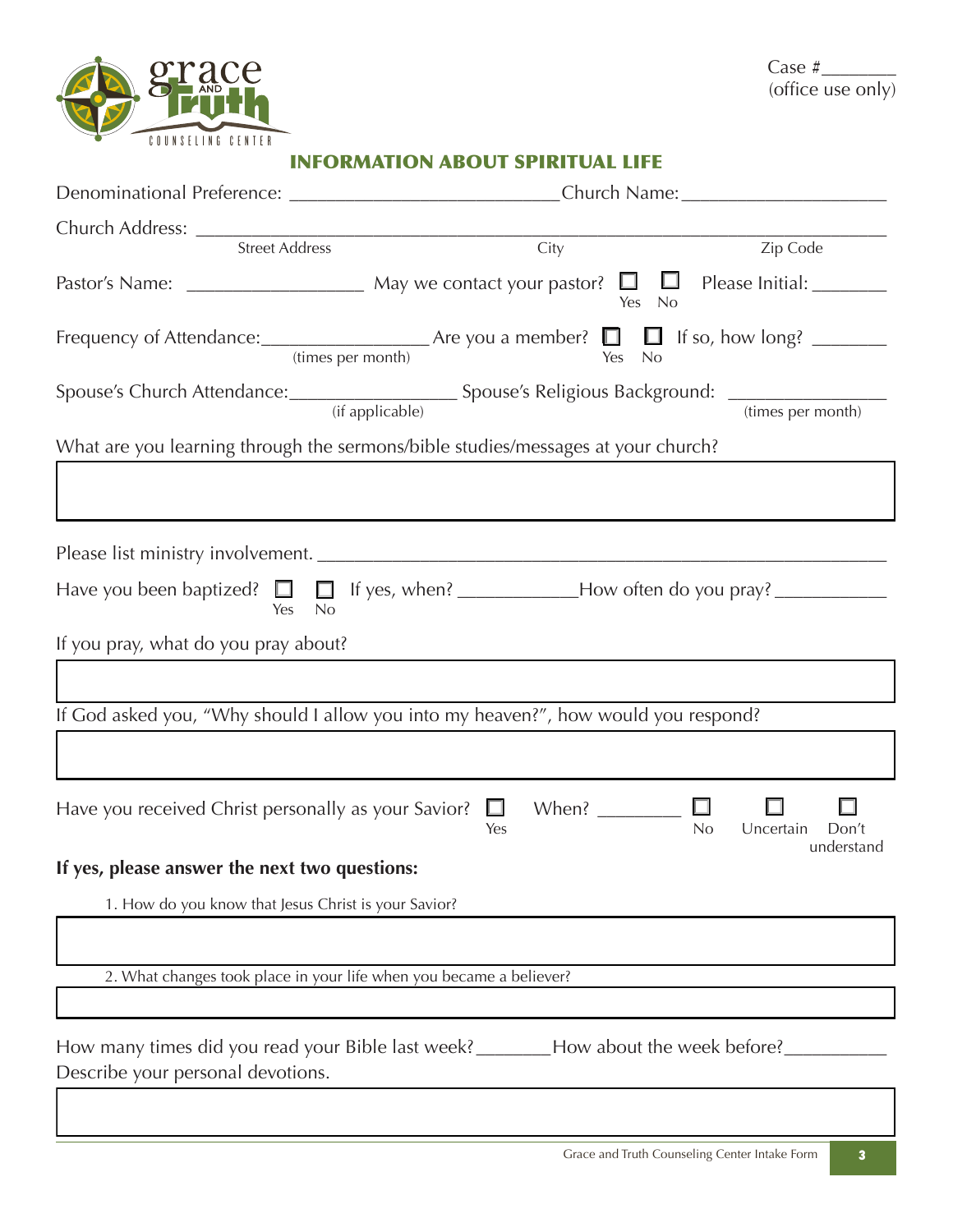

Case #\_\_\_\_\_\_\_\_ (office use only)

# PRIOR COUNSELING

| Have you had counseling before? $\Box$                                                                     | Yes               | $\Box$<br>No                                     | If yes, please fill out information below.             |                |                   |            |                   |
|------------------------------------------------------------------------------------------------------------|-------------------|--------------------------------------------------|--------------------------------------------------------|----------------|-------------------|------------|-------------------|
| Counselor's Name(s)                                                                                        | Dates (From - To) |                                                  | <b>Medication Prescribed</b>                           |                | Outcome/Diagnosis |            |                   |
|                                                                                                            |                   |                                                  |                                                        |                |                   |            |                   |
|                                                                                                            |                   |                                                  |                                                        |                |                   |            |                   |
|                                                                                                            |                   |                                                  |                                                        |                |                   |            |                   |
| Do we have your consent to contact your counselor(s)? $\Box$ $\Box$ If yes, please initial here: _________ |                   |                                                  | No<br>Yes                                              |                |                   |            |                   |
|                                                                                                            |                   |                                                  | <b>PERSONAL HABITS AND HEALTH</b>                      |                |                   |            |                   |
|                                                                                                            |                   |                                                  |                                                        |                |                   |            |                   |
|                                                                                                            |                   |                                                  |                                                        | Go to<br>Bed   | Fall<br>Asleep    | Wake<br>Up | Get Out<br>of Bed |
| Describe any recent changes in sleep habits. ___________________________________                           |                   |                                                  |                                                        |                |                   |            |                   |
| $\Box$<br>State of health:                                                                                 | $\Box$            | $\Box$<br>Very Good Good Average Declining Other | $\Box$<br>Date of last medical examination: __________ |                |                   |            | mm/dd/yyyy        |
|                                                                                                            |                   |                                                  |                                                        |                |                   |            |                   |
|                                                                                                            |                   |                                                  |                                                        |                |                   |            |                   |
|                                                                                                            |                   |                                                  |                                                        |                |                   |            | Zip Code          |
| Are you taking any medications? $\square \square \square$ If yes, please complete chart below.             |                   | No<br>Yes                                        |                                                        |                |                   |            |                   |
| Medication                                                                                                 |                   | Reason for Taking                                |                                                        | Length of Time |                   |            |                   |
|                                                                                                            |                   |                                                  |                                                        |                |                   |            |                   |
|                                                                                                            |                   |                                                  |                                                        |                |                   |            |                   |
|                                                                                                            |                   |                                                  |                                                        |                |                   |            |                   |
|                                                                                                            |                   |                                                  |                                                        |                |                   |            |                   |
| Have you ever used drugs other than for medicinal purposes? $\Box$ $\Box$ If yes, what?                    |                   |                                                  | Yes No                                                 |                |                   |            |                   |
| Do you ever drink alcoholic beverages? □ □ How much? ___________How often? __________                      |                   | No<br>Yes                                        |                                                        |                |                   |            |                   |
|                                                                                                            | Yes<br>No         |                                                  |                                                        |                |                   |            |                   |
|                                                                                                            |                   |                                                  |                                                        |                |                   |            |                   |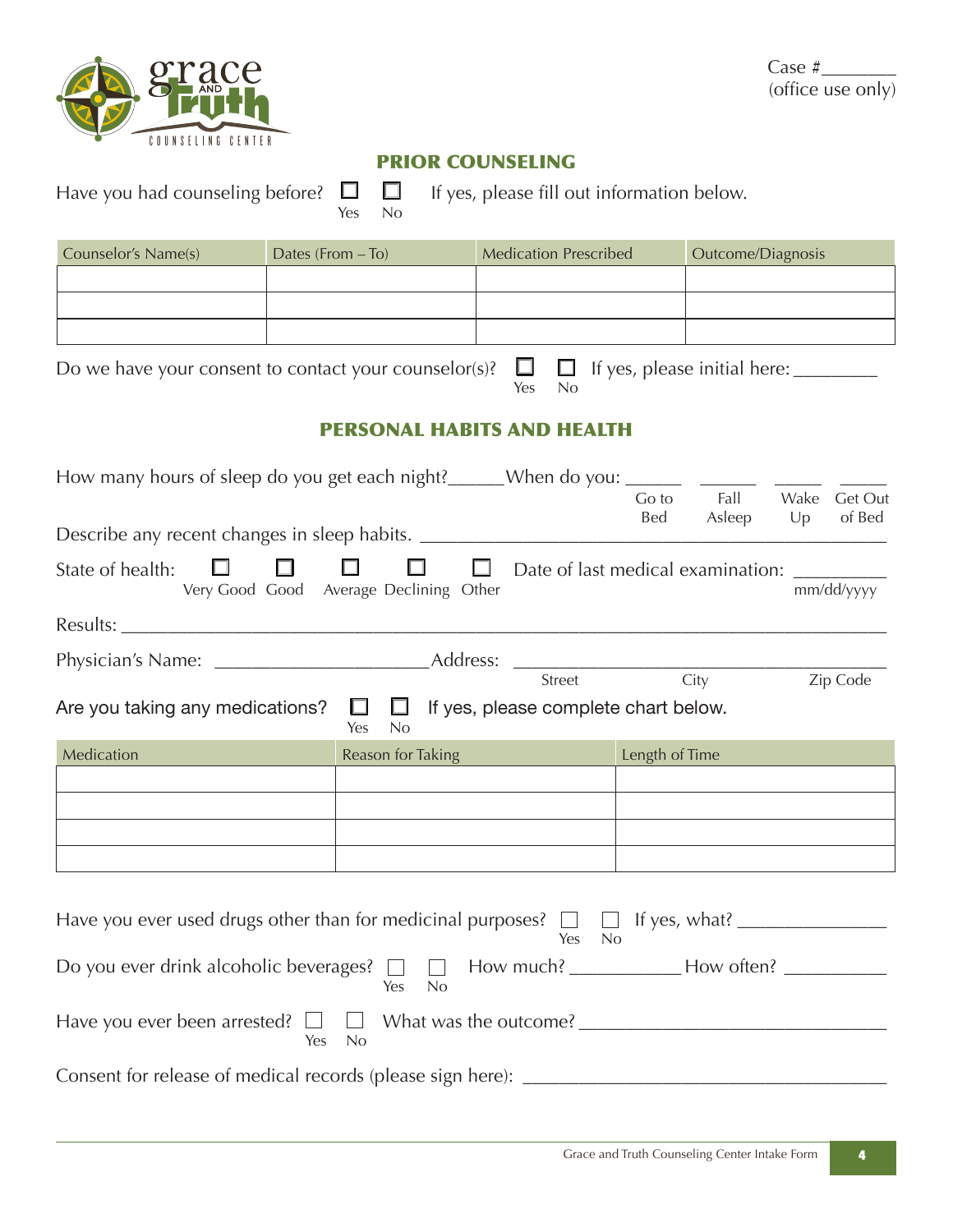

# MARRIAGE AND FAMILY

| Your ages when married: _____ _____ How long did you know your spouse before marriage? _______<br>Husband Wife                                                                |                                                                                                                                                                                                                                                                                                                                                                                                                                  |                       |     |                                       |                       |
|-------------------------------------------------------------------------------------------------------------------------------------------------------------------------------|----------------------------------------------------------------------------------------------------------------------------------------------------------------------------------------------------------------------------------------------------------------------------------------------------------------------------------------------------------------------------------------------------------------------------------|-----------------------|-----|---------------------------------------|-----------------------|
| Length of steady dating with spouse: ____________________________Length of engagement: _____________                                                                          |                                                                                                                                                                                                                                                                                                                                                                                                                                  |                       |     |                                       |                       |
| Have you been married before? $\square$<br>Ц<br>Yes<br><b>No</b>                                                                                                              | If yes, how many times? $\frac{1}{\sqrt{1-\frac{1}{2}}}\frac{1}{\sqrt{1-\frac{1}{2}}}\frac{1}{\sqrt{1-\frac{1}{2}}}\frac{1}{\sqrt{1-\frac{1}{2}}}\frac{1}{\sqrt{1-\frac{1}{2}}}\frac{1}{\sqrt{1-\frac{1}{2}}}\frac{1}{\sqrt{1-\frac{1}{2}}}\frac{1}{\sqrt{1-\frac{1}{2}}}\frac{1}{\sqrt{1-\frac{1}{2}}}\frac{1}{\sqrt{1-\frac{1}{2}}}\frac{1}{\sqrt{1-\frac{1}{2}}}\frac{1}{\sqrt{1-\frac{1}{2}}}\frac{1$                        |                       |     |                                       |                       |
|                                                                                                                                                                               |                                                                                                                                                                                                                                                                                                                                                                                                                                  |                       |     |                                       |                       |
| Has your spouse been married before? $\Box$                                                                                                                                   | $\Box$<br>If yes, how many times? $\frac{1}{\sqrt{1-\frac{1}{2}}}\frac{1}{\sqrt{1-\frac{1}{2}}}\frac{1}{\sqrt{1-\frac{1}{2}}}\frac{1}{\sqrt{1-\frac{1}{2}}}\frac{1}{\sqrt{1-\frac{1}{2}}}\frac{1}{\sqrt{1-\frac{1}{2}}}\frac{1}{\sqrt{1-\frac{1}{2}}}\frac{1}{\sqrt{1-\frac{1}{2}}}\frac{1}{\sqrt{1-\frac{1}{2}}}\frac{1}{\sqrt{1-\frac{1}{2}}}\frac{1}{\sqrt{1-\frac{1}{2}}}\frac{1}{\sqrt{1-\frac{1}{2}}}\frac{1$<br>Yes<br>No |                       |     |                                       |                       |
| If your spouse was married before, what caused the end of the marriage? ____________________________                                                                          |                                                                                                                                                                                                                                                                                                                                                                                                                                  |                       |     |                                       |                       |
| Are you currently separated from your spouse? $\Box$ $\Box$<br>If yes, since when? $\frac{1}{\sqrt{1-\frac{1}{2}}}\left\lfloor \frac{1}{2} \right\rfloor$<br>Yes<br><b>No</b> |                                                                                                                                                                                                                                                                                                                                                                                                                                  |                       |     |                                       |                       |
| Have you ever been separated in your current marriage? $\square$<br>If yes, how many times?<br>$\Box$<br>Yes<br>No                                                            |                                                                                                                                                                                                                                                                                                                                                                                                                                  |                       |     |                                       |                       |
| Have either of you ever filed for divorce?                                                                                                                                    | $\Box$<br>ப<br>Yes<br><b>No</b>                                                                                                                                                                                                                                                                                                                                                                                                  |                       |     | If yes, when? Who filed?              |                       |
| Is your spouse willing to come to counseling with you?<br>$\Box$ Yes<br>$\overline{N_{0}}$<br>Uncertain<br>Haven't asked                                                      |                                                                                                                                                                                                                                                                                                                                                                                                                                  |                       |     |                                       |                       |
| Children's Names                                                                                                                                                              |                                                                                                                                                                                                                                                                                                                                                                                                                                  | Previous<br>Marriage? | Age | Gender                                | Living<br>(yes or no) |
|                                                                                                                                                                               |                                                                                                                                                                                                                                                                                                                                                                                                                                  |                       |     |                                       |                       |
|                                                                                                                                                                               |                                                                                                                                                                                                                                                                                                                                                                                                                                  |                       |     |                                       |                       |
|                                                                                                                                                                               |                                                                                                                                                                                                                                                                                                                                                                                                                                  |                       |     |                                       |                       |
|                                                                                                                                                                               |                                                                                                                                                                                                                                                                                                                                                                                                                                  |                       |     |                                       |                       |
|                                                                                                                                                                               |                                                                                                                                                                                                                                                                                                                                                                                                                                  |                       |     |                                       |                       |
| Were you raised by anyone other than your parents?                                                                                                                            | Yes                                                                                                                                                                                                                                                                                                                                                                                                                              | No                    |     | If yes, please briefly explain below. |                       |

 $\mathcal{L}_\mathcal{L} = \mathcal{L}_\mathcal{L} = \mathcal{L}_\mathcal{L} = \mathcal{L}_\mathcal{L} = \mathcal{L}_\mathcal{L} = \mathcal{L}_\mathcal{L} = \mathcal{L}_\mathcal{L} = \mathcal{L}_\mathcal{L} = \mathcal{L}_\mathcal{L} = \mathcal{L}_\mathcal{L} = \mathcal{L}_\mathcal{L} = \mathcal{L}_\mathcal{L} = \mathcal{L}_\mathcal{L} = \mathcal{L}_\mathcal{L} = \mathcal{L}_\mathcal{L} = \mathcal{L}_\mathcal{L} = \mathcal{L}_\mathcal{L}$